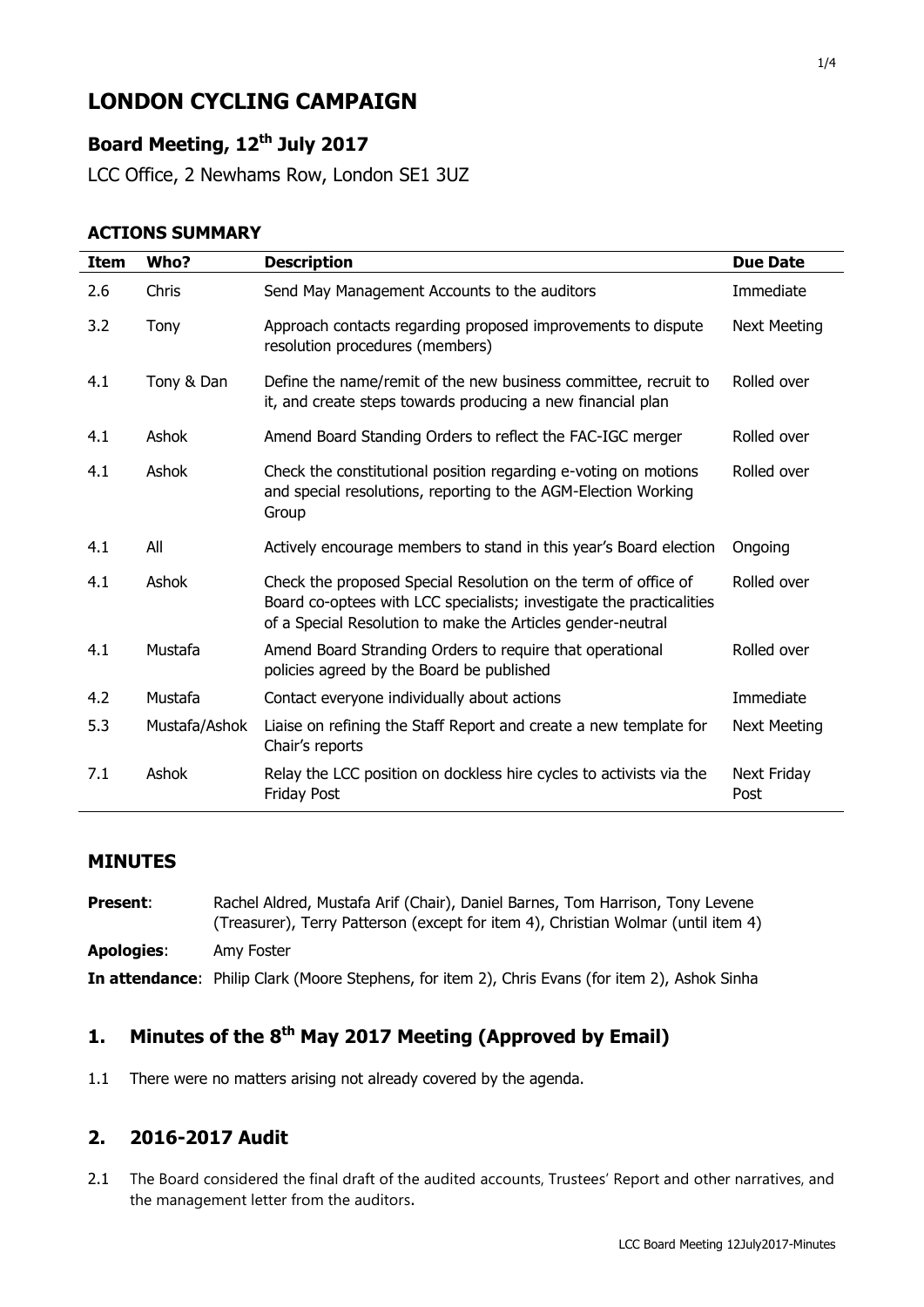- 2.2 Philip Clark, of LCC auditors Moore Stephens, reported that:
	- a. The audit was clean, and all minor housekeeping points previously raised had been addressed this year. No new housekeeping issues had arisen.
	- b. The auditors were satisfied that the necessary financial controls were in place to manage risks.
	- c. LCC's work to stay abreast of the financial situation of its borough groups was as good as it has ever been.
	- d. The auditors were happy with the way that the consolidated accounts (i.e. of both the charity and its wholly-owned trading subsidiary) had been prepared.
	- e. They had been aware of the deficit for the year right from the planning stages; they were satisfied that the risks that arose from the significant drop in income had been properly managed.
- 2.3 There were two particular matters on which Mr Clark wished to comment, the first being recognition of revenue. Regarding this he said:
	- a. He was satisfied that proper accounting periods had been adopted for upfront income for activities that crossed the year end (and upfront income from the previous financial year covering activities that crossed the beginning of the year).
	- b. He wished to check that the Board remained happy with the way membership income was described in the accounts, e.g. in relation to Gift Aid now that the charity had increased its member benefits.
- 2.4 Regarding point b (above): the Board agreed that, although the financial value of the benefits claimed by any given member may exceed the maximum permitted to claim Gift Aid on that membership in any given financial year, the general description of memberships in the accounts as being donations remains appropriate. Mr Clark was satisfied with this position.
- 2.5 The second matter upon which Mr Clark wished to comment was the statement regarding Going Concern. He said:
	- a. The loss of around £190k of income during the year was a worry, but he was satisfied that proper and orderly action to mitigate the impact this had been undertaken.
	- b. He had seen the Management Accounts for April and the budget for the current financial year (2017-2018) and was satisfied that a proper process was in place to manage future risks.
	- c. Regarding the budget in particular: he said a sensible approach had been adopted but that performance would have to be closely monitored.
	- d. In signing the accounts he needs to be satisfied that the statement on Going Concern was valid for 12 months after signing; he asked if anything had arisen since April to change that statement.
	- e. The fact that a the biggest share of LCC's total income comes from memberships, of which renewals form the greater part, gives protection to the charity: renewals (collected monthly) are unlikely to fall off a cliff edge under normal circumstances.
- 2.6 Ashok confirmed that no material changes to income had occurred to date that would suggest that the Going Concern statement should be changed. Mr Clark was satisfied with this answer and asked to be sent the May Management Accounts for his records.

**Action**: Chris to send Mr Clark the May Management Accounts.

- 2.7 Tom asked if it was sensible to plan for a small deficit in the present financial year. Mr Clark said that this was essentially a balanced budget which took into account the difficult financial situation.
- 2.8 Mustafa noted that LCC does not have a systematic, automated way of making cash flow projections (over 12 months, say) and asked Mr Clark if this is a concern. Mr Clark said that this was quite common for comparable charities and noted that LCC does pay close attention to its cash position and looks ahead to try to anticipate any "nasty shocks"; in the end it is up to the trustees to satisfy themselves on the level of the reserves.
- 2.9 Chris noted that he and Ashok treated  $£100k$  in cash as being the "worry level", but that over the past couple of years cash had been in the range £130k-£180k and was about £150k at the moment. Ashok monitors this weekly and looks ahead, for example to anticipate the effect of large service contracts not being renewed.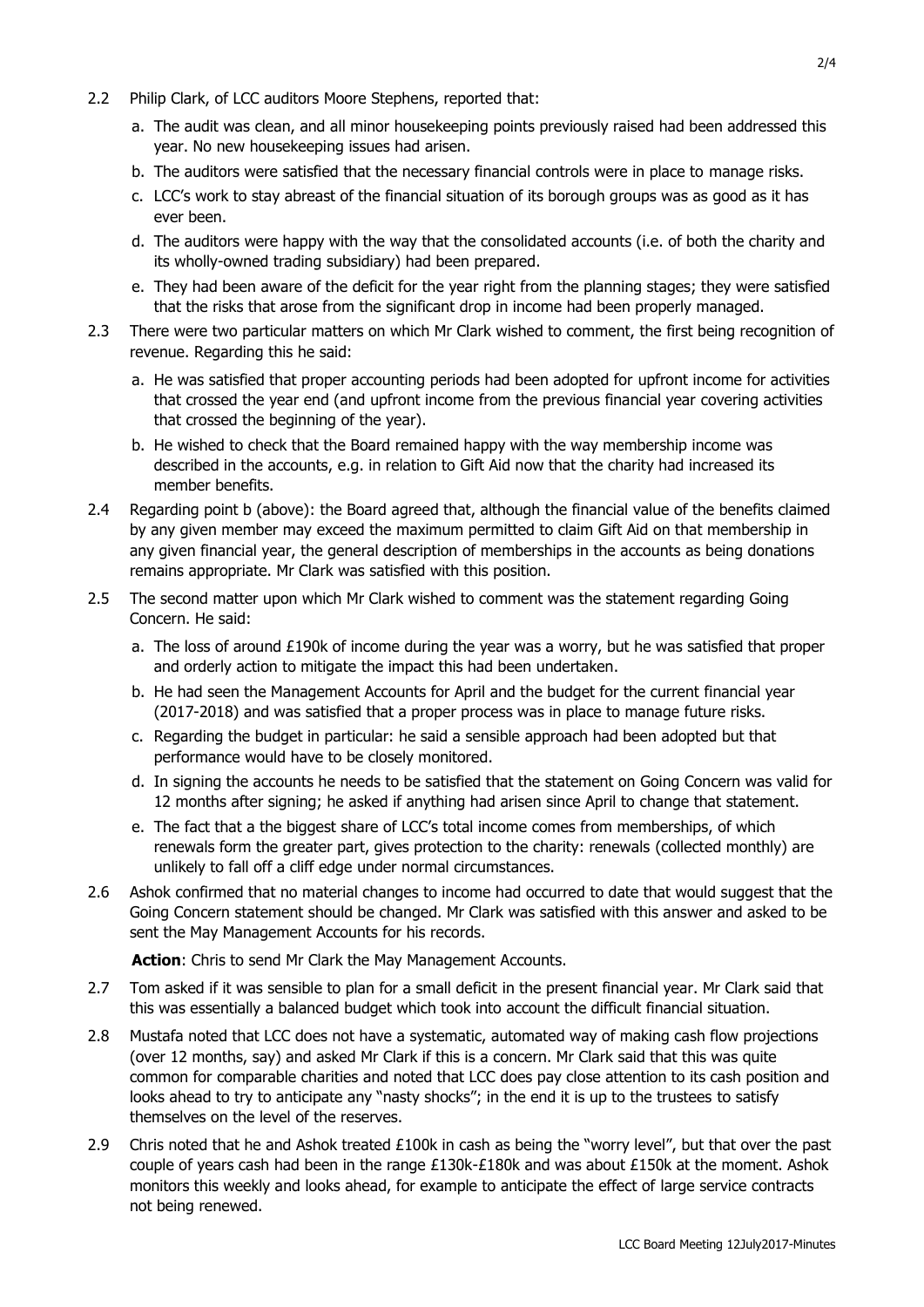- 2.10 Dan asked if routinely reforecasting the budget is sensible. Chris and Ashok explained how LCC's reforecasting is done and Mr Clark said it was a sensible thing to do i.e. so that the charity can get the best understanding possible of how the bottom line at year end may change due to higher or lower than expected income or expenditure, and trigger mitigation of risks as needed. The Board agreed that provided the original budget continues to be reported in the Management Accounts then assessment of performance against original targets (e.g. business or membership income) can still be made. When asked by Tony how often reviews (which may lead to reforecasts) should occur Mr Clark said at least quarterly – which is the case with LCC.
- 2.12 Mr Clark confirmed that he was happy with the accounts, and that testing had showed that LCC's accounting systems are "robust" and that numbers "stack up"; he did not need any further information.
- 2.13 He congratulated and thanked Chris for his work on them.
- 2.14 The Board thanked Mr Clark and his team, and also Chris Evans, for their work on the audit.

#### **3. Complaints Procedure (Members)**

- 3.1 Mustafa introduced this item, saying that the application of the Complaints Procedure last year threw up a couple of issues to be addressed. The first was how to revise the procedure based on the reasonable and constructive comments received; the second was whether we also need a disciplinary procedure to cover volunteer post-holders. (This should not be confused with the existing procedures that cover situations where staff are involved.)
- 3.2 After discussing this matter the Board agreed to:
	- Improve the Complaints Procedure (members).
	- Consider creating a Code of Conduct for non-Board posts held by volunteers (most notably in LCC borough groups).
	- Create a dispute resolution process for members/activists.

**Action**: Tony to approach his LCC contacts with legal expertise to ask if they can offer any guidance on the above.

3.2 Christian agreed to gather people's views on running dispute resolution processes; and it was agreed that Amy would be asked to co-ordinate any consultation/drafting work required under item 3.2 (above)

#### **4. Actions**

- 4.1 Given patchy use of Trello it was agreed that actions would not be tracked at this meeting.
- 4.2 Tom asked that people use more descriptive text in Trello notifications so that the nature of the action was easier to recall.

**Action**: Mustafa to contact everyone individually regarding their actions as soon as possible.

#### **5. Reports to the Board**

- 5.1 Mustafa noted that, prior to the current format for Board meetings being adopted, the Board had previously required the following: that committee minutes be routinely tabled at Board meetings for noting; that Chairs should report back from their committees; and that the Staff Report should be structured around progress towards strategic and financial objectives.
- 5.2 He said the current system is not proving satisfactory and asked trustees what sort of reporting they felt was needed in future at Board meetings.